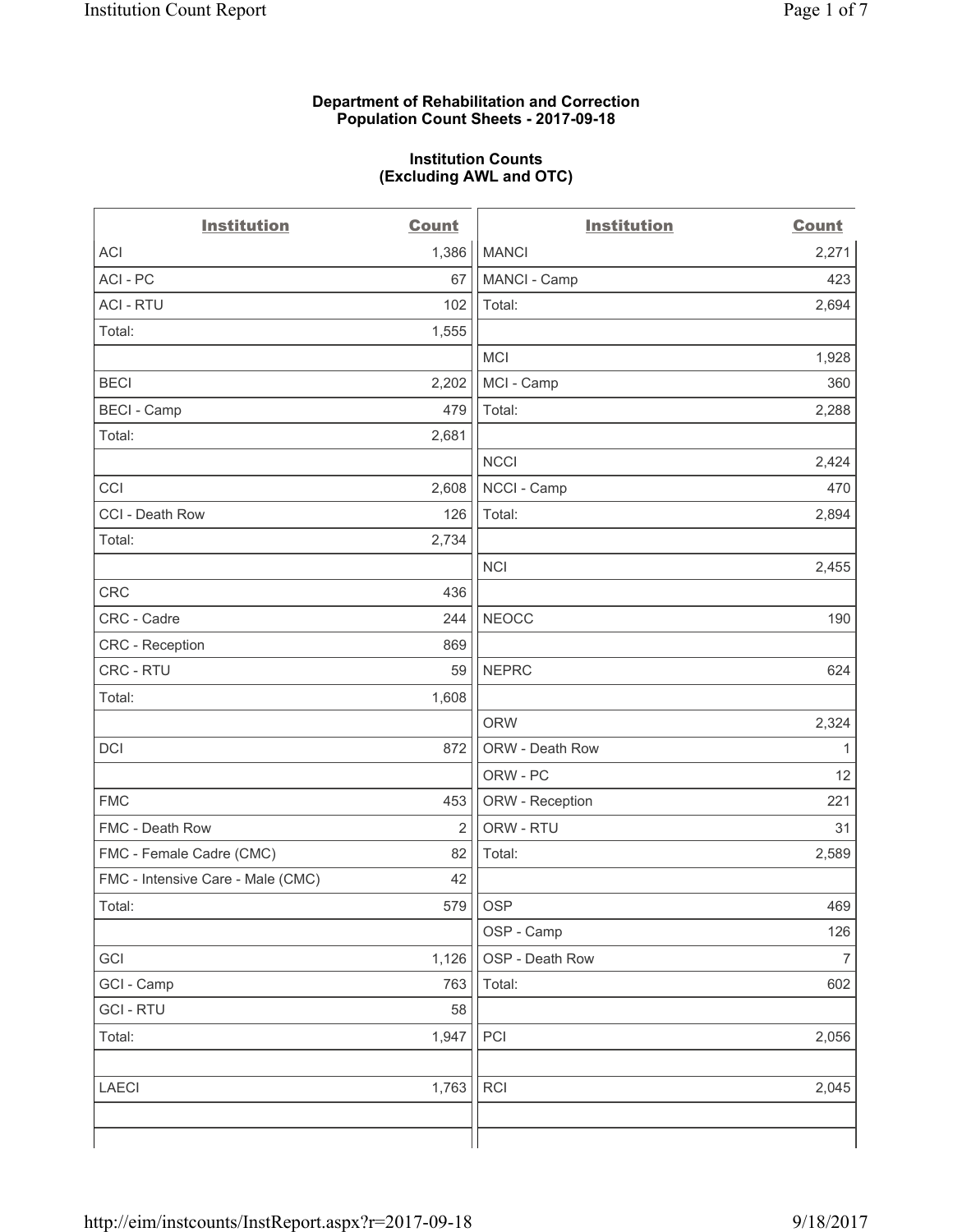| LECI                     | 2,299 | RICI             |                          | 2,587  |
|--------------------------|-------|------------------|--------------------------|--------|
| LECI - Camp              | 187   |                  |                          |        |
| Total:                   | 2,486 | SCI              |                          | 2,021  |
|                          |       |                  |                          |        |
| LOCI                     | 2,283 | SOCF             |                          | 1,205  |
|                          |       | SOCF - RTU       |                          | 62     |
| LORCI                    | 234   | Total:           |                          | 1,267  |
| LORCI - Cadre            | 141   |                  |                          |        |
| <b>LORCI - Reception</b> | 1,012 | <b>TCI</b>       |                          | 1,057  |
| Total:                   | 1,387 | TCI - Camp       |                          | 445    |
|                          |       | Total:           |                          | 1,502  |
| <b>MACI</b>              | 1,061 |                  |                          |        |
| MACI - Minimum           | 1,267 | <b>TOCI</b>      |                          | 744    |
| Total:                   | 2,328 | TOCI - PC        |                          | 91     |
|                          |       | Total:           |                          | 835    |
|                          |       | <b>WCI</b>       |                          | 1,218  |
|                          |       | <b>WCI - RTU</b> |                          | 34     |
|                          |       | Total:           |                          | 1,252  |
|                          |       |                  |                          |        |
|                          |       |                  |                          |        |
|                          |       |                  | <b>Total Population:</b> | 50,124 |

\* The Total Population includes 30 Offenders with Reason Codes 30 & 31. \*\* The Total Population includes 41 Offenders with Reason Code 0A.

### **Male Population by Security Level (Include AWL and Exclude OTC)**

| <b>Security Level</b>  | <b>Body</b> | <b>AWL</b> | $(-OTC)$ | <b>Total</b> |
|------------------------|-------------|------------|----------|--------------|
| Total Level 5          | 81          | 0          | 0        | 81           |
| Total Level 4          | 2,196       | 26         | 26       | 2,196        |
| Total Level 3          | 11,708      | 139        | 115      | 11,732       |
| Total Level 2          | 15,969      | 241        | 173      | 16,037       |
| Total Level 1          | 15,764      | 186        | 91       | 15,859       |
| <b>Total Death Row</b> | 137         | 0          |          | 137          |
| <b>Total Male</b>      | 45,855      | 592        | 405      | 46,042       |

#### **Female Population by Institution (Include AWL and Exclude OTC)**

| <b>Institution</b>              | <b>Body</b> | <b>AWL</b> | $(-OTC)$ | <b>Total</b> |
|---------------------------------|-------------|------------|----------|--------------|
| <b>DCI</b>                      | 872         | 13         |          | 876          |
| <b>FMC</b>                      | 23          |            |          | 23           |
| <b>FMC</b> - Female Cadre (CMC) | 82          |            |          | 83           |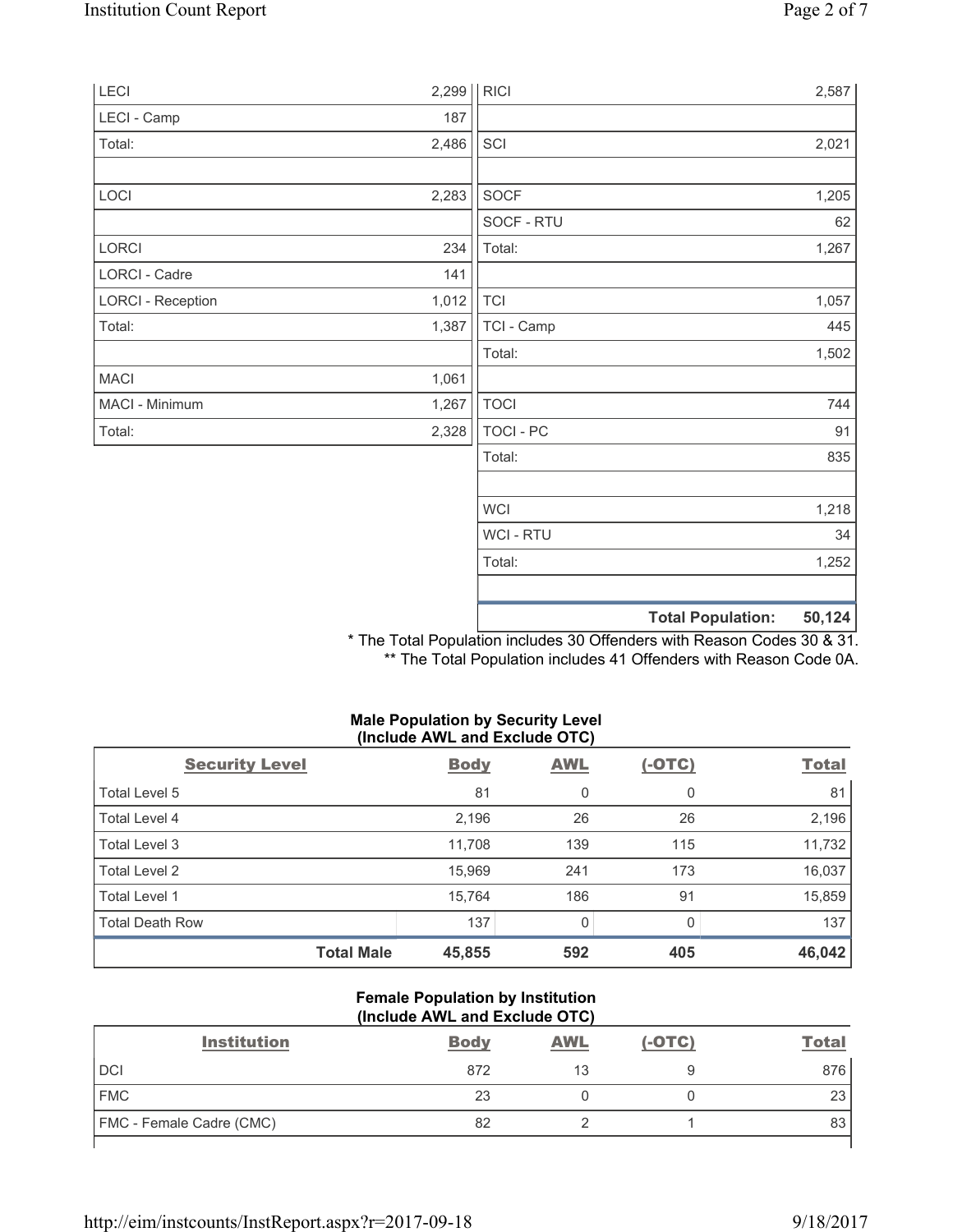| <b>NEPRC</b>           |                          | 622    | 20       | 11       | 631    |
|------------------------|--------------------------|--------|----------|----------|--------|
| <b>ORW</b>             |                          | 2,323  | 47       | 24       | 2,346  |
| <b>ORW - Death Row</b> |                          |        | $\Omega$ | 0        |        |
| ORW - PC               |                          | 12     | 0        | $\Omega$ | 12     |
| ORW - Reception        |                          | 221    |          |          | 221    |
| ORW - RTU              |                          | 31     |          |          | 31     |
|                        | <b>Total Female</b>      | 4,187  | 83       | 46       | 4,224  |
|                        |                          |        |          |          |        |
|                        | <b>Total Population:</b> | 50,042 | 675      | 451      | 50,266 |

## **Male Population by Institution: Security Level 5 (Include AWL and Exclude OTC)**

| <b>Institution</b>   | <b>Body</b>    | <b>AWL</b> | $(-OTC)$     | <b>Total</b> |
|----------------------|----------------|------------|--------------|--------------|
| <b>ACI</b>           |                |            |              |              |
| LECI                 | 3              | O          |              |              |
| LORCI                | $\mathfrak{p}$ | $\Omega$   | <sup>0</sup> |              |
| <b>MACI</b>          | 3              | 0          |              | 3            |
| <b>OSP</b>           | 43             | 0          |              | 43           |
| SOCF                 | 25             | 0          |              | 25           |
| SOCF - RTU           | 3              | O          |              |              |
| <b>WCI</b>           |                | ∩          |              |              |
| <b>Total Level 5</b> | 81             |            |              | 81           |

## **Male Population by Institution: Security Level 4 (Include AWL and Exclude OTC)**

| <b>Institution</b>       | <b>Body</b>      | <b>AWL</b>  | $(-OTC)$       | <b>Total</b>   |
|--------------------------|------------------|-------------|----------------|----------------|
| <b>ACI</b>               | 10               | 0           | $\mathbf 0$    | 10             |
| CCI                      | $\sqrt{5}$       | 0           | $\mathbf 0$    | 5              |
| CRC                      | 29               | $\mathbf 0$ | $\Omega$       | 29             |
| CRC - Reception          | 7                |             |                |                |
| CRC - RTU                | 1                | $\mathbf 0$ | $\mathbf 0$    |                |
| <b>FMC</b>               |                  | 0           | $\Omega$       |                |
| LECI                     | 43               | $\mathbf 0$ | $\Omega$       | 43             |
| LOCI                     | $\boldsymbol{9}$ | $\mathbf 0$ | $\Omega$       | 9              |
| <b>LORCI</b>             | 12               | 4           | $\overline{4}$ | 12             |
| LORCI - Cadre            | $\overline{2}$   | $\mathbf 0$ | $\Omega$       | $\overline{2}$ |
| <b>LORCI - Reception</b> | 11               | $\mathbf 0$ | $\mathbf 0$    | 11             |
| <b>MACI</b>              | 33               | 0           | $\Omega$       | 33             |
| <b>MANCI</b>             | 84               | 3           | 3              | 84             |
| <b>MCI</b>               | 3                | 0           | $\Omega$       | $\mathfrak{S}$ |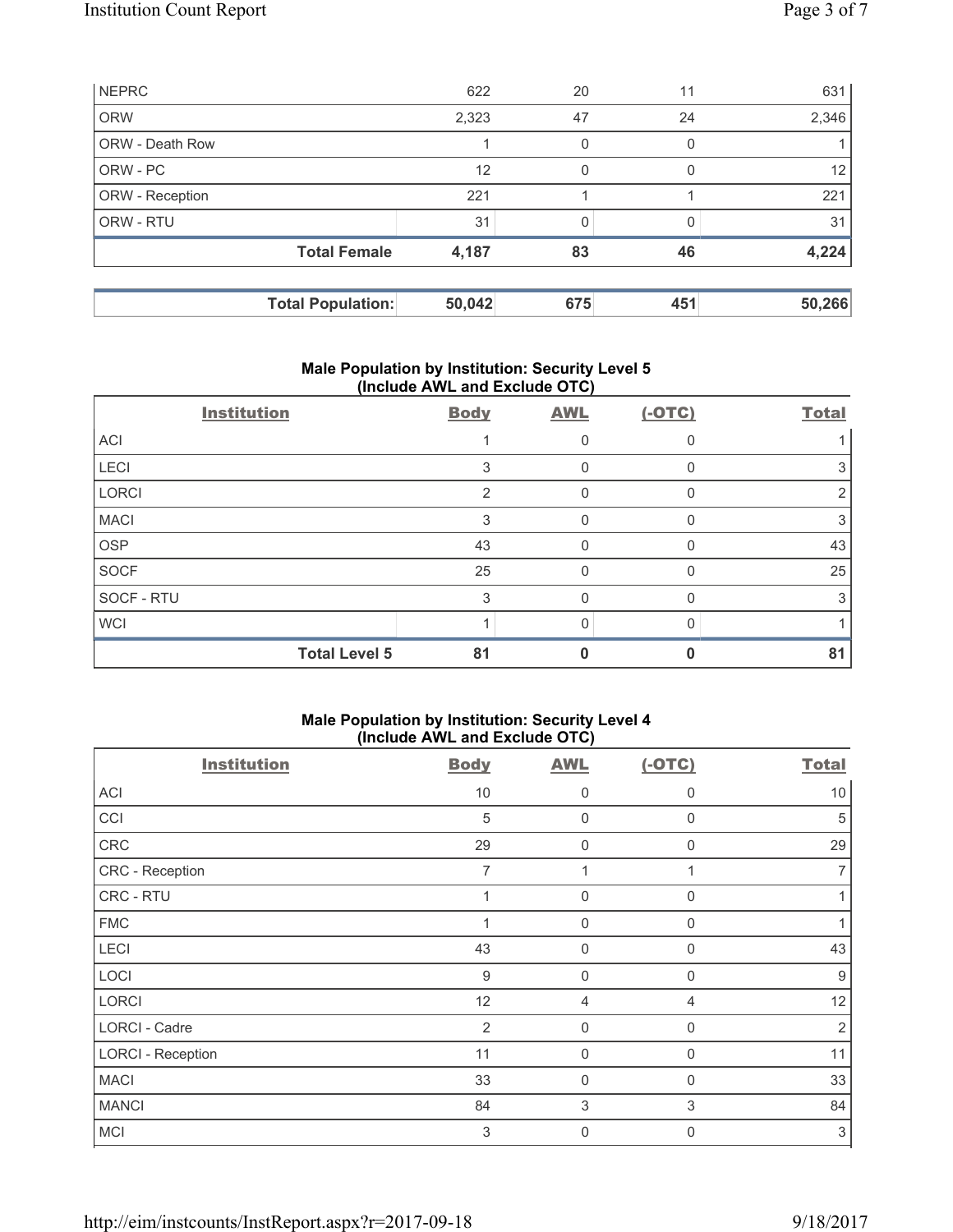| <b>NCCI</b>          | $\overline{2}$ | 0                   | $\mathbf{0}$ | $\sqrt{2}$     |
|----------------------|----------------|---------------------|--------------|----------------|
| <b>NCI</b>           | $\overline{2}$ | $\mathbf 0$         | $\mathbf 0$  | 2              |
| <b>OSP</b>           | 418            | 3                   | $\sqrt{3}$   | 418            |
| PCI                  | 1              | $\mathbf 0$         | $\mathbf 0$  | 1              |
| <b>RCI</b>           | 21             | 4                   |              | 21             |
| <b>RICI</b>          | $\overline{2}$ | $\mathbf 0$         | $\mathbf 0$  | $\overline{2}$ |
| SCI                  | $10$           | $\mathsf 0$         | $\Omega$     | $10$           |
| SOCF                 | 1,176          | 12                  | 12           | 1,176          |
| SOCF - RTU           | 58             | $\mathsf 0$         | $\mathbf 0$  | 58             |
| <b>TCI</b>           | 11             | $\mathsf{O}\xspace$ | $\mathbf 0$  | 11             |
| <b>TOCI</b>          | 207            | 1                   |              | 207            |
| TOCI - PC            | 20             | $\mathbf 0$         | $\Omega$     | 20             |
| <b>WCI</b>           | 17             | 1                   |              | 17             |
| <b>WCI-RTU</b>       | 1              | 0                   | $\Omega$     |                |
| <b>Total Level 4</b> | 2,196          | 26                  | 26           | 2,196          |

## **Male Population by Institution: Security Level 3 (Include AWL and Exclude OTC)**

| <b>Institution</b>                | <b>Body</b>         | <b>AWL</b>          | $(-OTC)$            | <b>Total</b>              |
|-----------------------------------|---------------------|---------------------|---------------------|---------------------------|
| <b>ACI</b>                        | 17                  | $\mathsf 0$         | 0                   | 17                        |
| ACI-PC                            | $\overline{2}$      | $\mathbf 0$         | $\mathsf{O}\xspace$ | $\overline{2}$            |
| <b>CRC</b>                        | 79                  | $\overline{4}$      | $\mathsf 3$         | 80                        |
| CRC - Cadre                       | 133                 | $\mathsf{O}\xspace$ | $\mathsf 0$         | 133                       |
| CRC - Reception                   | 504                 | $\boldsymbol{9}$    | $\overline{7}$      | 506                       |
| CRC - RTU                         | 55                  | $\mathsf{O}\xspace$ | $\mathsf{O}\xspace$ | 55                        |
| CRC - Youth                       | $\mathsf{O}\xspace$ | $\mathbf 1$         | $\mathbf{1}$        | $\mathbf 0$               |
| <b>FMC</b>                        | 5                   | $\mathbf 0$         | $\mathbf 0$         | 5                         |
| FMC - Intensive Care - Male (CMC) | 3                   | $\mathbf 0$         | $\mathsf{O}\xspace$ | $\ensuremath{\mathsf{3}}$ |
| <b>LAECI</b>                      | $\overline{7}$      | $\mathbf 0$         | $\mathbf 0$         | 7                         |
| LECI                              | 2,247               | 20                  | 18                  | 2,249                     |
| LECI - Camp                       | $\mathbf{1}$        | $\mathbf 0$         | $\mathbf 0$         | 1                         |
| LOCI                              | 3                   | $\mathbf 0$         | $\mathbf 0$         | 3                         |
| <b>LORCI</b>                      | 54                  | 23                  | 21                  | 56                        |
| <b>LORCI - Cadre</b>              | 88                  | $\mathsf{O}\xspace$ | $\mathbf 0$         | 88                        |
| <b>LORCI - Reception</b>          | 550                 | $\mathbf{1}$        | $\mathbf{1}$        | 550                       |
| <b>MACI</b>                       | 945                 | $\overline{7}$      | 3                   | 949                       |
| <b>MANCI</b>                      | 2,163               | 25                  | 21                  | 2,167                     |
| MANCI - Camp                      | $\mathbf{1}$        | $\mathsf{O}\xspace$ | $\mathbf 0$         | 1                         |
| <b>MCI</b>                        | $\mathbf{1}$        | $\mathbf 0$         | $\mathsf 0$         | 1                         |
| <b>NCCI</b>                       | 12                  | $\mathsf{O}\xspace$ | $\mathsf 0$         | 12                        |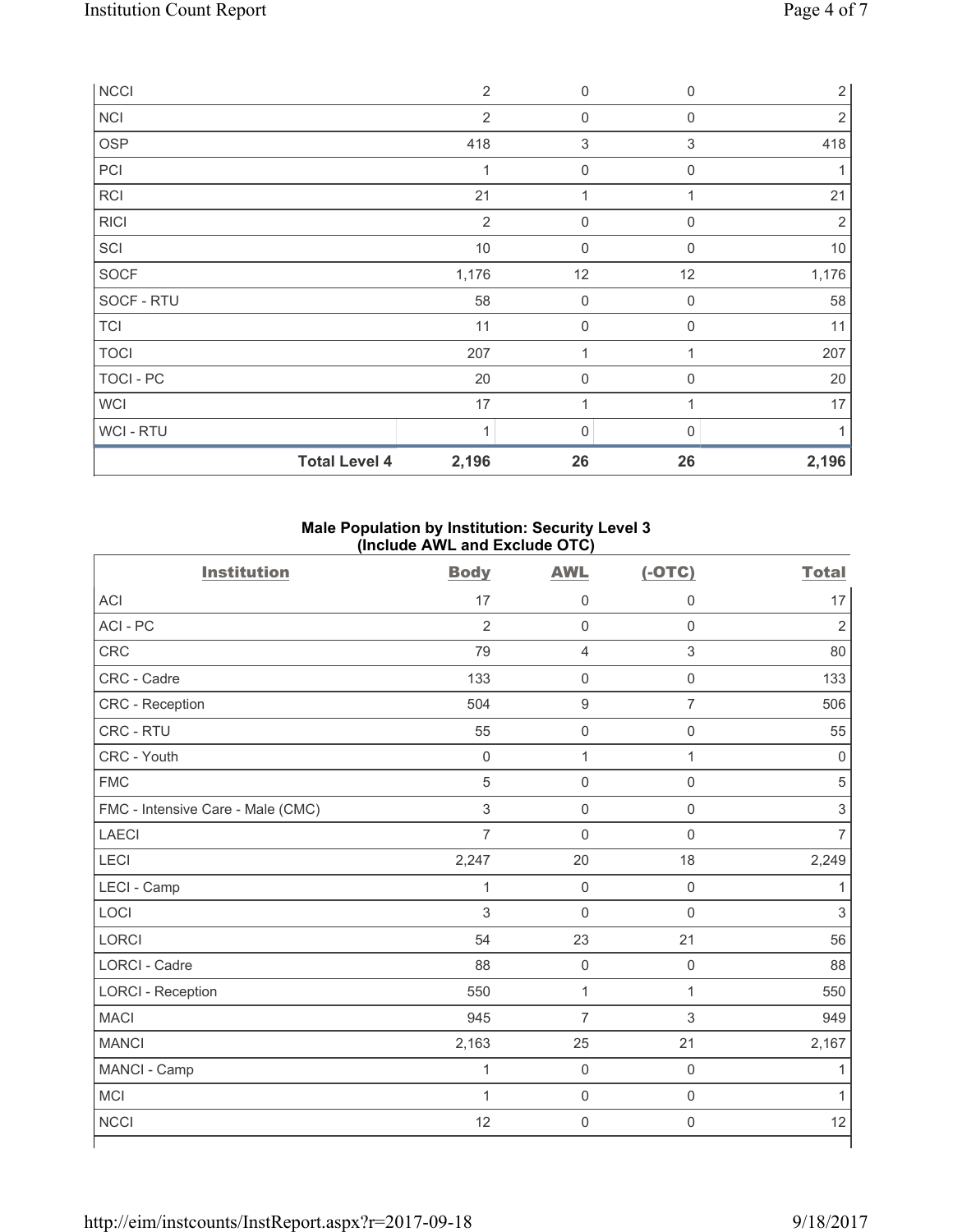| NCCI - Camp  |                      | 1              | 0           | $\mathbf 0$      | $\mathbf{1}$              |
|--------------|----------------------|----------------|-------------|------------------|---------------------------|
| <b>NCI</b>   |                      | 3              | $\mathbf 0$ | 0                | 3                         |
| <b>NEOCC</b> |                      | 190            | $\mathbf 0$ | 0                | 190                       |
| <b>OSP</b>   |                      | $\sqrt{3}$     | $\mathbf 0$ | 0                | 3                         |
| PCI          |                      | 28             | 0           | $\boldsymbol{0}$ | 28                        |
| RCI          |                      | 1,873          | 17          | 15               | 1,875                     |
| <b>RICI</b>  |                      | $\overline{2}$ | 1           |                  | 2                         |
| SOCF         |                      | 3              | $\mathbf 0$ | $\mathbf 0$      | $\ensuremath{\mathsf{3}}$ |
| SOCF - RTU   |                      | 1              | $\mathbf 0$ | $\Omega$         |                           |
| <b>TCI</b>   |                      | 1,000          | 12          | 10               | 1,002                     |
| TCI - Camp   |                      | 1              | $\pmb{0}$   | $\mathbf 0$      |                           |
| <b>TOCI</b>  |                      | 434            | 5           | 3                | 436                       |
| TOCI - PC    |                      | 71             | $\mathbf 0$ | 0                | 71                        |
| <b>WCI</b>   |                      | 1,197          | 14          | 11               | 1,200                     |
| WCI - RTU    |                      | 31             | 0           | $\mathbf{0}$     | 31                        |
|              | <b>Total Level 3</b> | 11,708         | 139         | 115              | 11,732                    |

# **Male Population by Institution: Security Level 2 (Include AWL and Exclude OTC)**

| <b>Institution</b>                | <b>Body</b> | <b>AWL</b>          | $(-OTC)$            | <b>Total</b> |
|-----------------------------------|-------------|---------------------|---------------------|--------------|
| <b>ACI</b>                        | 708         | 10                  | 4                   | 714          |
| ACI - PC                          | 64          | $\mathsf{O}\xspace$ | $\mathsf{O}\xspace$ | 64           |
| <b>ACI - RTU</b>                  | 69          | $\mathsf{O}\xspace$ | $\mathbf 0$         | 69           |
| <b>BECI</b>                       | 1,402       | 17                  | 12                  | 1,407        |
| CCI                               | 1,916       | 17                  | 13                  | 1,920        |
| <b>CRC</b>                        | 173         | $\,6\,$             | $\overline{4}$      | 175          |
| CRC - Cadre                       | 111         | $\mathsf{O}\xspace$ | $\mathsf{O}\xspace$ | 111          |
| <b>CRC</b> - Reception            | 238         | 17                  | 15                  | 240          |
| CRC - RTU                         | $\sqrt{3}$  | $\mathbf 0$         | $\mathsf{O}\xspace$ | $\sqrt{3}$   |
| <b>FMC</b>                        | 8           | $\overline{4}$      | $\mathsf{O}\xspace$ | 12           |
| FMC - Intensive Care - Male (CMC) | 15          | $\mathsf{O}\xspace$ | $\mathsf{O}\xspace$ | 15           |
| GCI                               | 548         | $\,6\,$             | $\mathsf 3$         | 551          |
| <b>GCI - RTU</b>                  | 44          | $\mathbf 0$         | $\mathbf 0$         | 44           |
| <b>LAECI</b>                      | 1,085       | 20                  | 16                  | 1,089        |
| LECI                              | 5           | $\mathbf 0$         | $\mathsf 0$         | 5            |
| LOCI                              | 1,247       | 10                  | $\overline{7}$      | 1,250        |
| <b>LORCI</b>                      | 116         | 23                  | 22                  | 117          |
| <b>LORCI - Cadre</b>              | 44          | $\mathsf{O}\xspace$ | $\mathsf 0$         | 44           |
| <b>LORCI - Reception</b>          | 215         | $\mathbf 1$         | $\mathsf{O}\xspace$ | 216          |
| <b>MACI</b>                       | 80          | $\overline{2}$      | 1                   | 81           |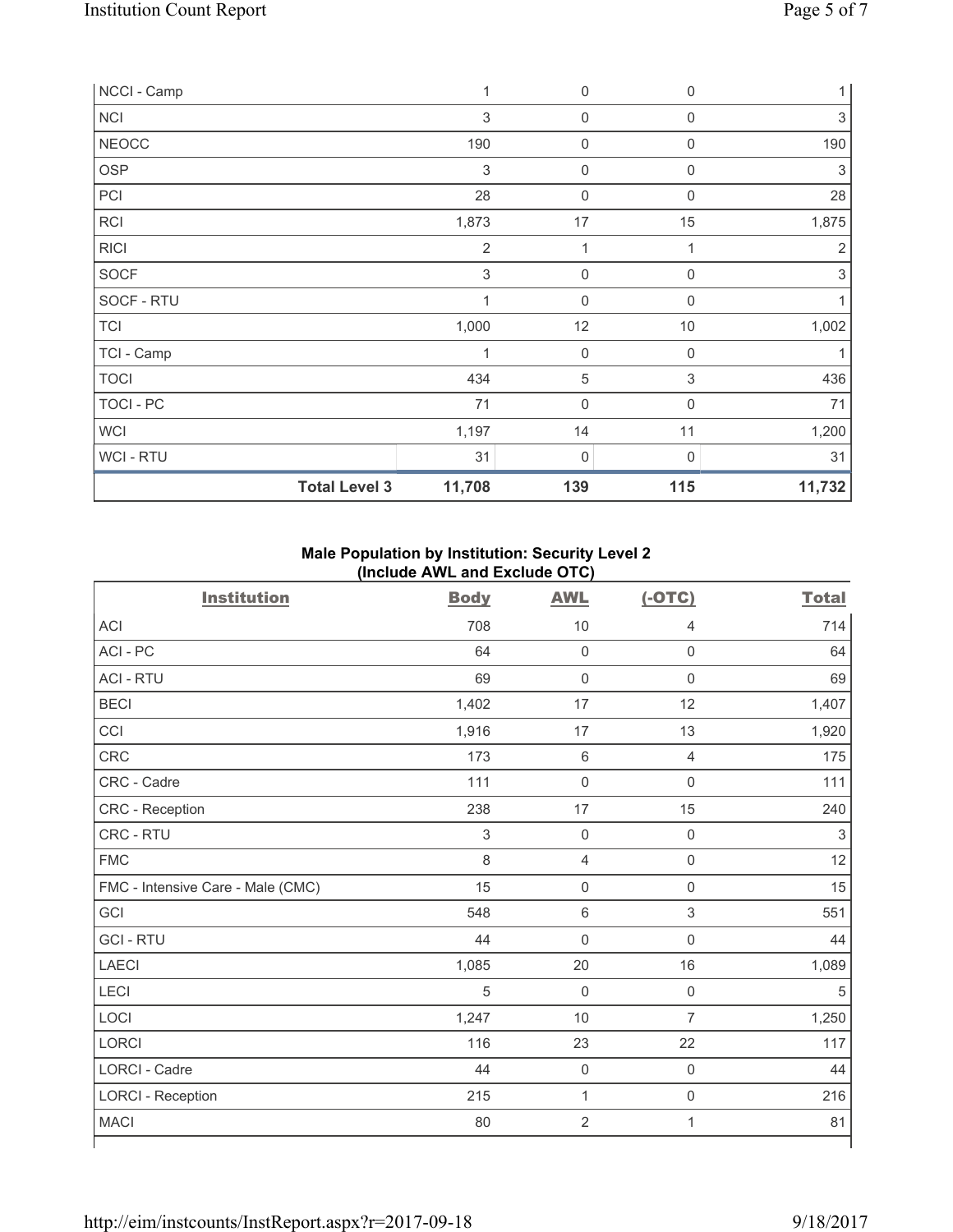| <b>MANCI</b>         | 12                        | $\mathbf 0$ | $\mathbf 0$      | 12             |
|----------------------|---------------------------|-------------|------------------|----------------|
| <b>MCI</b>           | 1,481                     | 17          | 11               | 1,487          |
| MCI - Camp           | 1                         | 0           | $\mathbf 0$      |                |
| <b>NCCI</b>          | 1,364                     | 15          | 12               | 1,367          |
| NCCI - Camp          | 1                         | $\mathbf 0$ | $\mathbf 0$      |                |
| <b>NCI</b>           | 1,673                     | 20          | 18               | 1,675          |
| PCI                  | 709                       | 12          | $\overline{2}$   | 719            |
| RCI                  | 151                       | $\mathbf 0$ | $\boldsymbol{0}$ | 151            |
| <b>RICI</b>          | 1,524                     | 29          | 23               | 1,530          |
| SCI                  | 949                       | 15          | 10               | 954            |
| <b>TCI</b>           | $\ensuremath{\mathsf{3}}$ | $\mathbf 0$ | $\mathbf 0$      | 3              |
| <b>TOCI</b>          | $\overline{7}$            | $\mathbf 0$ | 0                | $\overline{7}$ |
| <b>WCI</b>           | 3                         | 0           | 0                | 3              |
| <b>Total Level 2</b> | 15,969                    | 241         | 173              | 16,037         |

# **Male Population by Institution: Security Level 1 (Include AWL and Exclude OTC)**

| <b>Institution</b>                | <b>Body</b>    | <b>AWL</b>                | $(-OTC)$                  | <b>Total</b>   |
|-----------------------------------|----------------|---------------------------|---------------------------|----------------|
| <b>ACI</b>                        | 650            | 5                         | 1                         | 654            |
| ACI-PC                            | $\mathbf{1}$   | $\mathbf 0$               | $\mathsf 0$               | 1              |
| <b>ACI - RTU</b>                  | 33             | $\mathbf 0$               | $\mathbf 0$               | 33             |
| <b>BECI</b>                       | 800            | 17                        | $\mathsf 9$               | 808            |
| <b>BECI - Camp</b>                | 479            | $\mathbf 0$               | $\mathsf{O}\xspace$       | 479            |
| CCI                               | 686            | $\mathbf{1}$              | $\mathbf 0$               | 687            |
| <b>CRC</b>                        | 90             | $\sqrt{3}$                | $\overline{2}$            | 91             |
| <b>CRC</b> - Reception            | 116            | $\,6\,$                   | $\ensuremath{\mathsf{3}}$ | 119            |
| <b>FMC</b>                        | 414            | $\mathbf{3}$              | $\mathbf{1}$              | 416            |
| FMC - Intensive Care - Male (CMC) | 24             | $\mathsf{O}\xspace$       | $\mathsf 0$               | 24             |
| GCI                               | 578            | 12                        | 5                         | 585            |
| GCI - Camp                        | 763            | $\sqrt{5}$                | 3                         | 765            |
| <b>GCI-RTU</b>                    | 14             | $\mathsf{O}\xspace$       | $\mathsf 0$               | 14             |
| <b>LAECI</b>                      | 671            | $\,6\,$                   | $\,6\,$                   | 671            |
| LECI                              | $\mathbf{1}$   | $\mathbf 1$               | $\mathsf 0$               | $\overline{2}$ |
| LECI - Camp                       | 186            | $\mathbf 0$               | $\mathsf 0$               | 186            |
| LOCI                              | 1,024          | $\,6\,$                   | $\mathsf 3$               | 1,027          |
| <b>LORCI</b>                      | 50             | 10                        | $\mathsf 9$               | 51             |
| <b>LORCI - Cadre</b>              | $\overline{7}$ | $\mathsf{O}\xspace$       | $\mathsf 0$               | $\overline{7}$ |
| <b>LORCI - Reception</b>          | 236            | $\mathbf{1}$              | $\mathsf 0$               | 237            |
| MACI - Minimum                    | 1,267          | $\ensuremath{\mathsf{3}}$ | $\mathbf{1}$              | 1,269          |
| <b>MANCI</b>                      | 11             | $\overline{7}$            | 3                         | 15             |